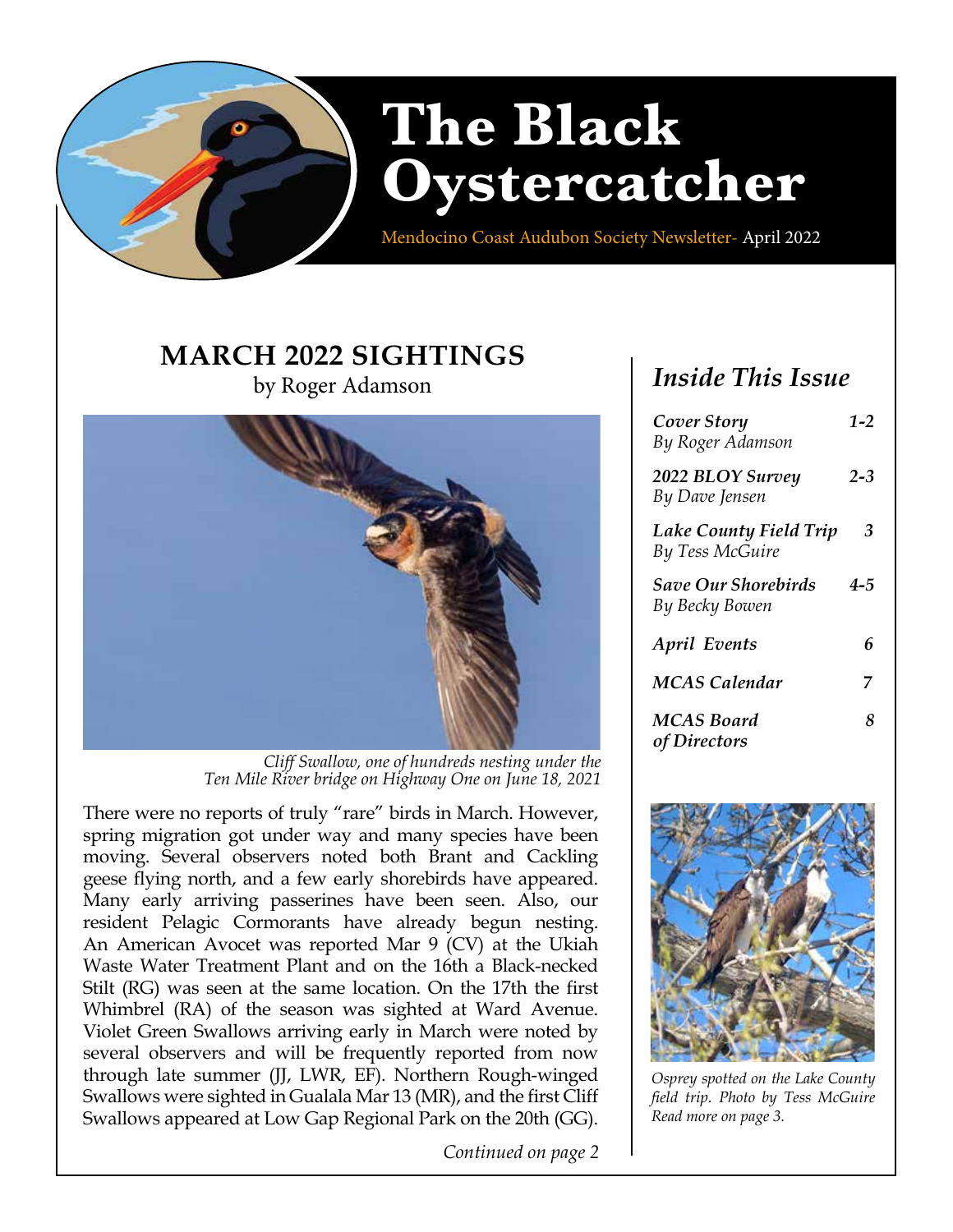### *Continued from page 1*

A Warbling Vireo arrived at the Hopland Research and Extension Center the 11th (CV) and a Cassin's Vireo was seen in Willits on the 22nd (MC). The first Wilson's Warbler was reported on the 23rd (CV) at the Mendocino Coast Botanical Garden, just right for the first spring arrival of this species. The first Western Kingbird of the season was fly-catching at the Mendocino College grounds in Ukiah on the 24th (GG). The first Hooded Oriole of the season appeared in Ukiah on the 23rd (GG).

A very interesting observation was that of a yellow Purple Finch (EF) at a feeder just outside Fort Bragg reported on Feb 23rd. The yellow coloration is very rare in Purple Finch, in contrast to the relatively common yellowish appearance in the related House Finch. It is not known whether the mechanisms for color variation is the same in the two species. These colors in House Finch are largely due to the presence and proportions of 13 carotenoids and are thought to depend on aspects of nutrition, genetics, and health.

Perhaps the "best bird" of March was an adult male Blackchinned Hummingbird that arrived at a feeder near Willits on March 8th (MC). This is the least reported hummingbird in Mendocino County. They frequent riparian habitat that includes trees such as oaks, sycamore, or cottonwood,

*Orange-crowned Warbler was singing in MacKerricher State Park Mar 26, 2022.*

preferences which are not widely available in Mendocino County. While the adult male with chin and throat black and its purple to violet band can be identified relatively easily, the females can be difficult to identify and readily confused with female Anna's Hummingbird which are very common in our area.

Thanks to the following for their reports. Chuck Vaughn (CV), Rishab Ghosh (RG), Roger Adamson (RA), Jeanne Jackson (JJ), Lisa Walker-Roseman (LWR), Erica Fielder (EF), Michelle Richardson (MR), George Gibbs (GG), Mike Curry (MC).

## **2022 BLOY SURVEY** *By Dave Jensen*

Some people say that you just can't get too much of a good thing. Evidently, a group of your fellow chapter members agrees. Mendocino Coast Audubon volunteers started to systematically monitor the reproductive success of local Black Oystercatchers in 2012. From MacKerricher State Park all the way down to the Navarro River, teams have been watching as these iconic birds form breeding pairs, stake out a nesting territory, toss pebbles in preparation to build what may be one of the simplest nests in the avian kingdom, incubate up to three eggs, feed and protect their young, and, if all goes well, forage together as a family unit once the young have fledged.

Ten years of data have been pooled with those of similar efforts from San Luis Obispo to Oregon to help us gain a better understanding of the population status of this species.

*Continued on page 3*

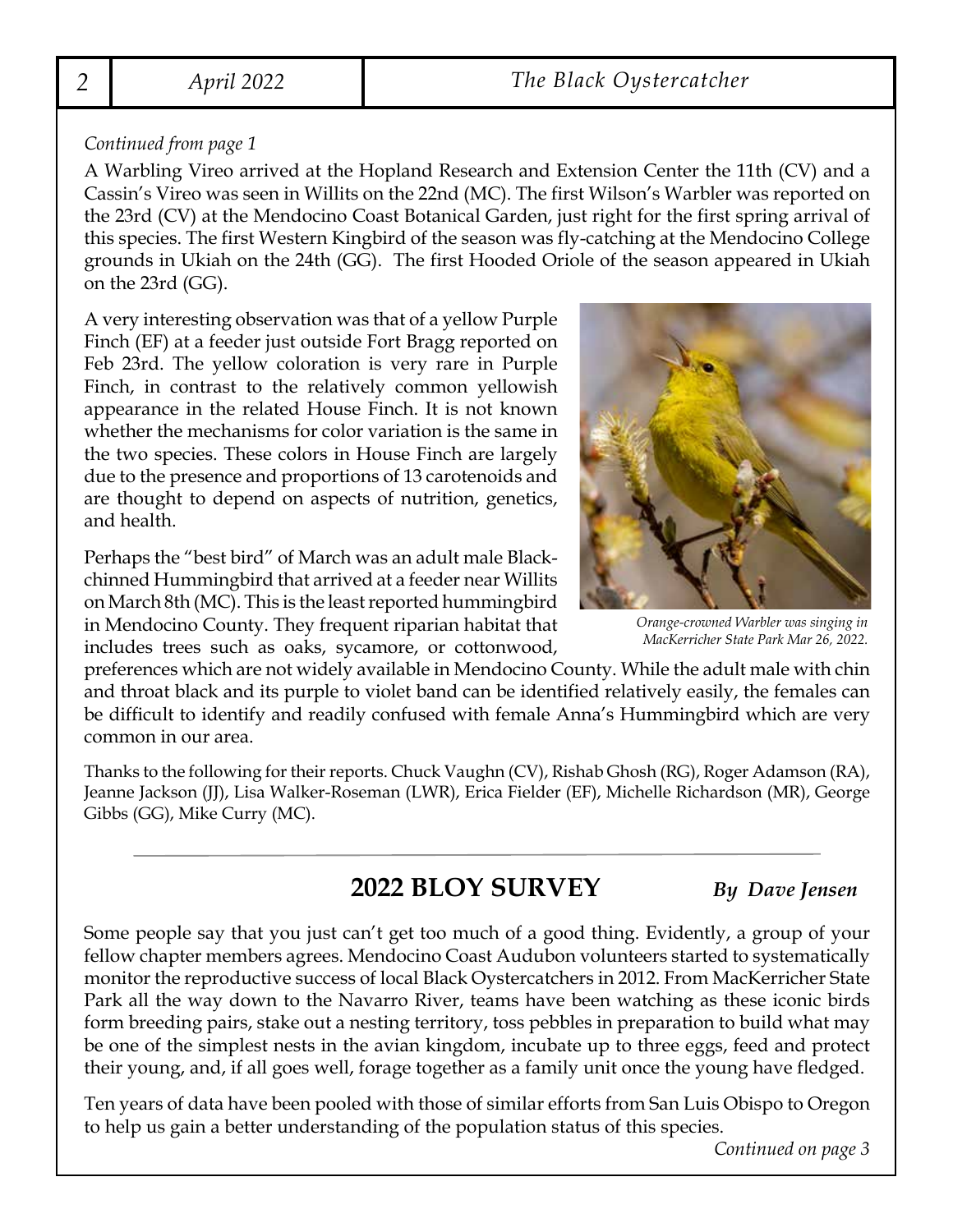*Continued from page 2*

When we started, ten years seemed like a monumental commitment. But when the 2021 season ended and we reached the end of the study period, many of us had become so invested in the effort that we decided we should continue.

Besides the emotional attachment that has developed from years of watching these birds struggle to raise their young, there is a profound recognition that our ocean is undergoing unprecedented changes which will have serious impacts on all of us. With the birds' visibility and territorial fidelity, continued observation Black Oystercatcher reproductive success can provide a useful indicator of the resultant ecological changes.

So, our volunteers will be back on the headlands again this year, and we would love for you to join us. As I said earlier, from MacKerricher to the Navarro there is a breeding territory somewhere near you. Each team will have a leader, so do not be afraid. We will show you how it is done. If you are interested, please contact Amelia Schall, the project's volunteer coordinator, at Amelia.Schall@Parks or contact me at 326-8815. Who knows what we will find this year - maybe another white chick.

## **LAKE COUNTY FIELD TRIP** *By Tess McGuire*



### *March 11 and 12, 2022*

Six intrepid birders met at Clear Lake State Park on a beautiful Friday morning. After settling into a couple of campsites we explored the various habitats in the park. An osprey platform allowed us to observe the very vociferous birds up close. They'd recently arrived from points south and were in the process of reclaiming their nest and refurbishing it. We saw everything from Bonaparte's gulls to Western and Eared grebes, quail and four species of swallows. The birding was so good we decided to spend the whole day in the park and ended up with 62 species.

Everyone contributed something to a potluck dinner, and after a somewhat chilly night, we reassembled at Clearlake Campground for a leisurely paddle down Cache Creek, the outflow of Clear Lake. Despite the low lake level, we were able to float over the riffle, the high spot on the creek, only to be attacked by two domestic geese that have for years made a sport out of harassing unsuspecting boaters. We encountered many Wood ducks, two Bald and two Golden eagles as well as a Cooper's and two Red-shouldered hawks, and two peregrines. Mockingbirds and White-breasted nuthatches were singing everywhere and large schools of good-sized carp were swimming beneath our kayaks. After a picnic lunch on the deck at Clearlake campground it was time for most folks to head home. We all enjoyed visiting some new places and seeing birds not often seen in the coast.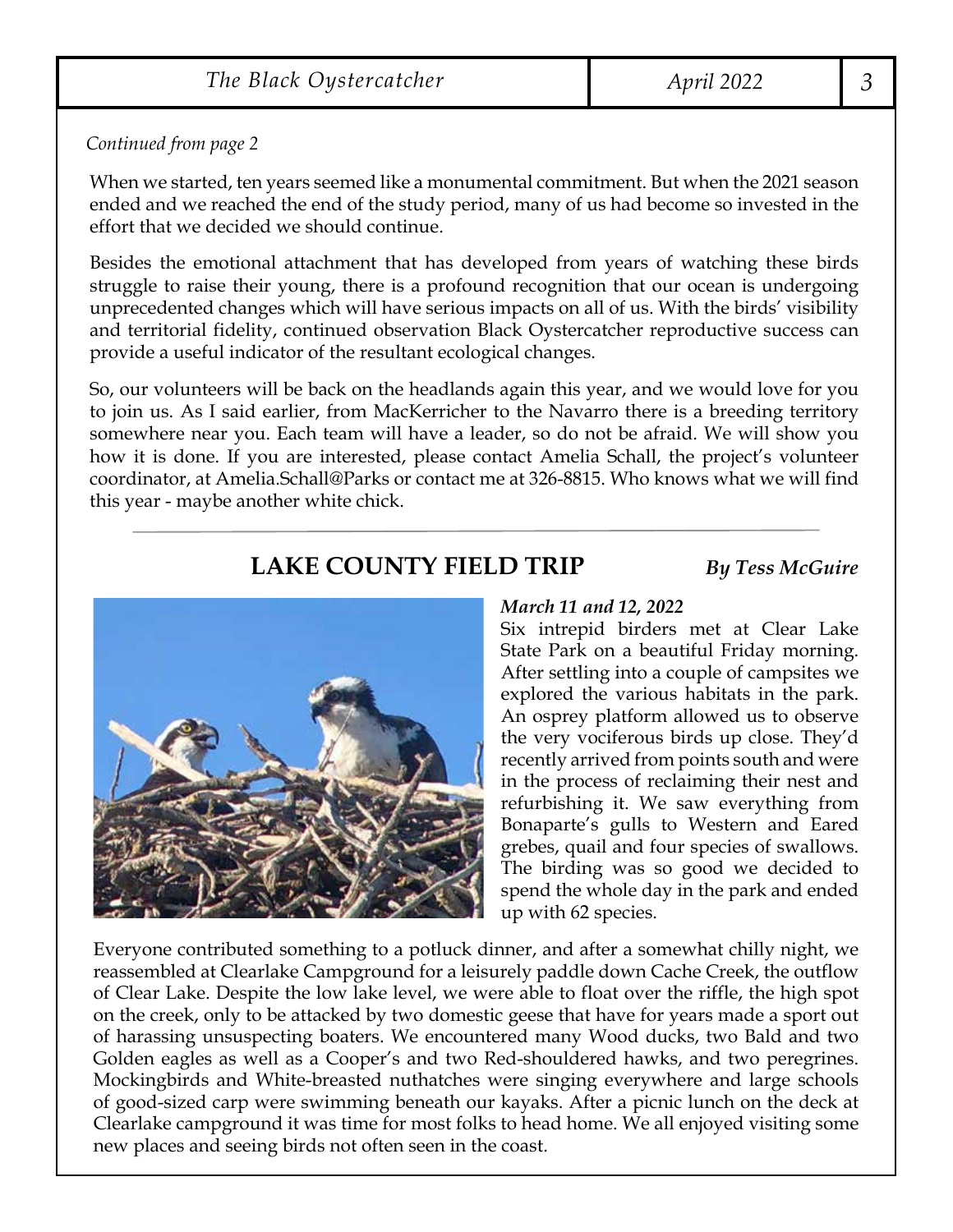## **SAVE OUR SHOREBIRDS** *By Becky Bowen* **Footsteps of Spring and Love on the Wing**

Mother Nature blew into spring this year in more ways than one. It seemed like everything bloomed early—from fruit trees to California Poppies. Not that we're complaining. Who doesn't love the golden blossoms of buttercups, Footsteps of Spring, Butter-and-Eggs and Monkeyflowers?

Yellow, it seems, is what attracts pollinating insects to flowers. On the other hand, what breeding birds want to attract is each other, so the springtime color of love for many shorebirds is rosy—and the redder the better. Red Knots and Ruddy Turnstones are stunning examples. Bright red or redorange breeding plumage also appears in Sanderlings, Western Sandpipers, Dunlins, dowitchers, Red Phalaropes, and Red-necked Phalaropes—all species that spend winter in wardrobe that can only be described as mousy.

Many of the vibrant shorebirds we see on local beaches from April through August are in nearly full breeding plumage. Most of the birds are migrating north to Arctic breeding grounds or returning to wintering grounds as far south as Australia. April and May are the best months to watch these birds as they drop down to our beaches to refuel.



 *Red Knot (upper left), Dunlin (upper right) and Sanderlings all getting into breeding plumage—photographed in Inglenook Fen-Ten Mile Dunes Preserve, MacKerricher State Park, in April, 2019 and May, 2021. B. Bowen*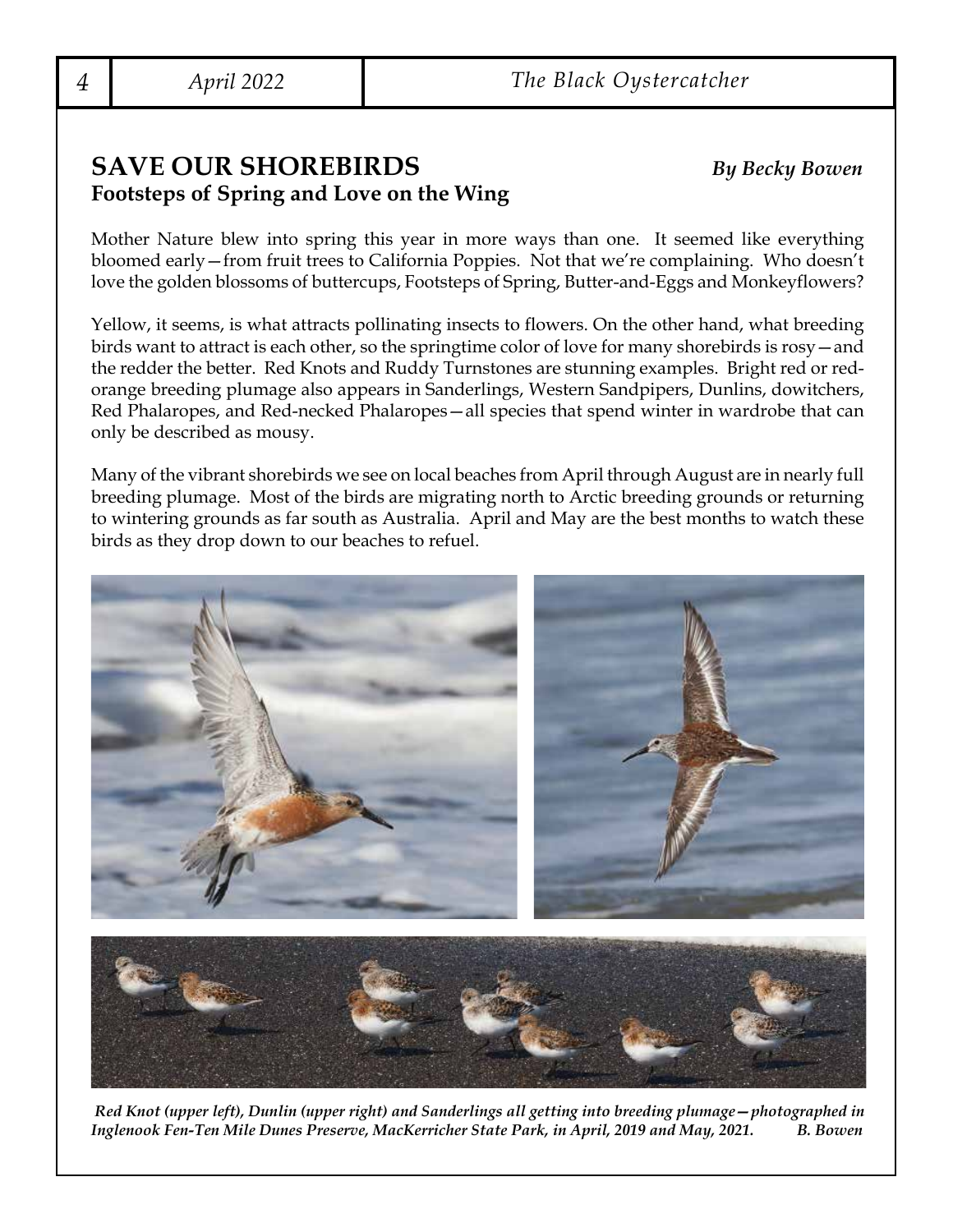*The Black Oystercatcher April 2022 5*

show is to walk on pounded sand slowly and quietly, remembering that these birds are focused on getting enough food to get up north and to get to breeding. When you walk on pounded sand, you protect those year-round resident shorebirds that build nests on the surface of dry sand. These nests are in plain view and are little more than scrapes meant to blend into the habitat. They are small and hard to see, and are profoundly vulnerable to walkers who can destroy the exposed eggs with one unthinking step. For instance, a Western Snowy Plover egg is a little bigger than a grape, and there typically are three eggs in a nest. The careful The best etiquette when you come to the beach to take in this wondrous



*Western Snowy Plover nest.*

human beachgoer will avoid any likely plover or Killdeer nesting areas and will respect all signs posted to protect shorebirds from disturbance from dogs, vehicles, motorized toy vehicles, and drones. The only other shorebirds that nest here are Black Oystercatchers and Spotted Sandpipers. drones. The only other shorebirds that nest here are Black Oystercatchers and Spotted Sandpipers.

to get good looks at these colorful birds at the water's edge and in the air? Even tiny shorebirds get into the act. The two-ounce male Western Snowy Plover, for instance, grows breeding feathers that cover the top of its head in a rufus wash. The "peachy heads" may be too subtle for some showier breeding shorebirds, but to a little female plover, it may be just the thing to strike her fancy. breeding shorebirds, but to a little female plover, it may be just the thing to strike her fancy. The rewards of thoughtful springtime shorebird watching are great. How lucky we are to be able



Migrating shorebirds in breeding plumage: Red-necked Phalarope (upper left), Ruddy Turnstone (upper right). The breeding plumage of the male Western Snowy Plover (a year-round shorebird resident) at the far right of the bottom photo includes darker head and neck feathers and a "peachy head" that is subtle enough to blend in to the habitat, but striking enough to<br>attract a female. B. Bowen photos taken in May, 2021 in Inglenook F *striking enough to attract a female. B. Bowen photos taken in May, 2021 in Inglenook Fen-Ten Mile Dunes Preserve, MacKerricher State Park*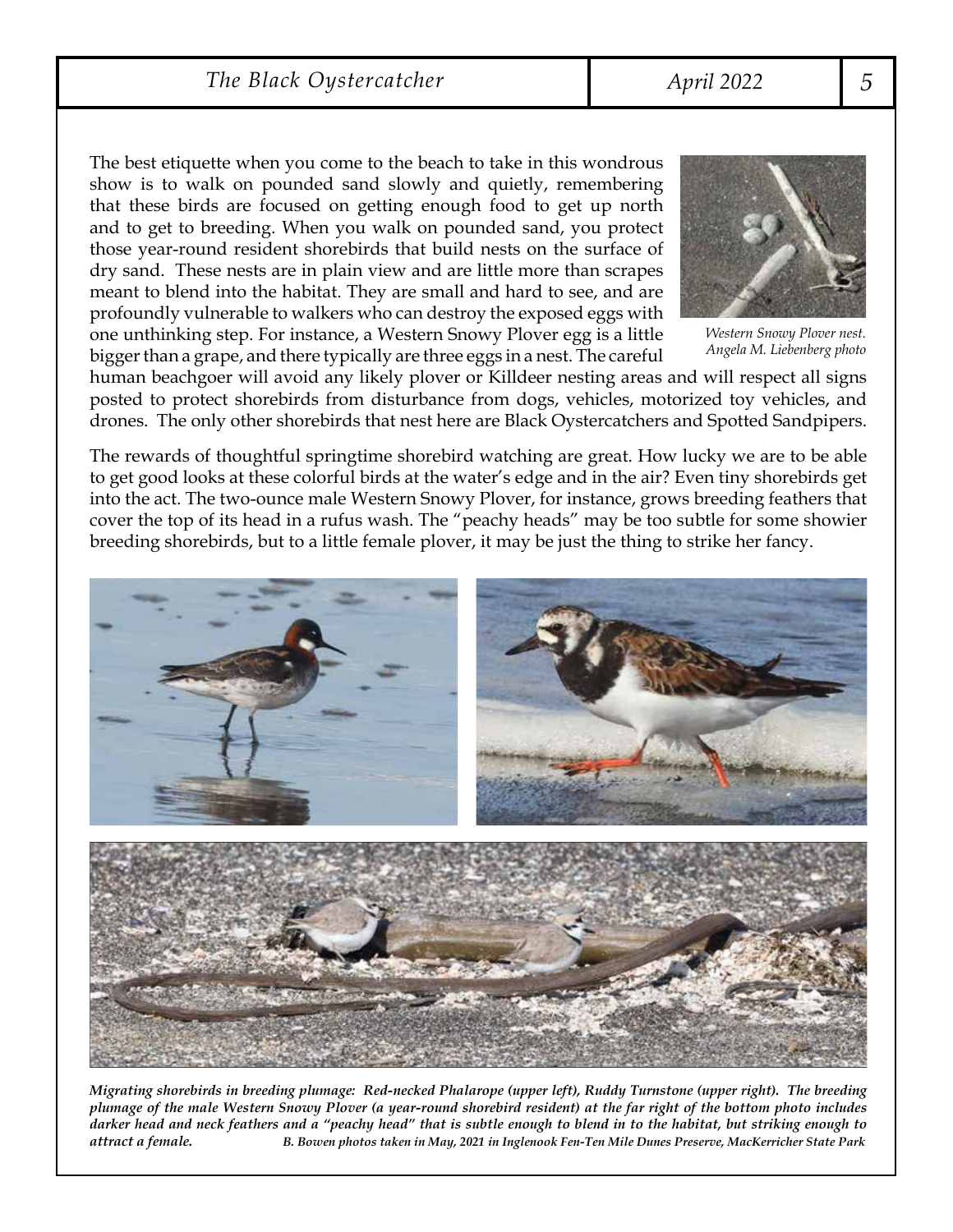## **APRIL EVENTS**

### **ANDERSON VALLEY BREWERY Saturday April 16, 2022 9:00 AM - Noon**

Birds and beer! The 26-acre property surrounding the Anderson Valley Brewing Company facility includes huge old Liveoak trees, meadows, and riparian willows along Anderson Creek. It's a great place to find many of the oak-woodland birds, such as Bullock's Oriole, Chipping Sparrow, Oak Titmouse, and White-breasted Nuthatch, that are rare on the coast. We can wander



about the grounds and then return to the Tasting Room for a picnic lunch. If there is time and inclination, we can carpool up Highway 253 to look for Golden Eagle.

Anderson Valley Brewing is located at the junction of Highways 128 and 253. The entrance is from Highway 253 (the Boonville-Ukiah Road). Go through the gate and past the Tasting Room parking areas; continue straight ahead and park just off the pavement on the grassy area.

## *Roger Adamson Presents:* **A PHOTOGRAPHIC TOUR OF UGANDA WILDLIFE Monday, April 18 at 7:00 PM**



Via Zoom [www.mendocinocoastaudubon.org](http://www.mendocinocoastaudubon.org)

From the Virunga Mountains of the southwest to the River Nile and Lake Albert in the west, our 2019 Uganda birding safari traversed several habitats. The vegetation varied from papyrus marshes to semi-arid acacia savannah and mountain bamboo forests to lowland jungle. Target birds included Shoebill in Mabamba Wetlands, African Finfoot at Lake Mburo, several Albertine Rift endemics including Grauer's Broadbill, Regal Sunbird, and Rwenzori Turaco. We also trekked for Mountain Gorilla and Chimpanzee, and encountered numerous other mammals, and other wildlife. Join us for a photographic tour of Uganda wildlife and an introduction to this fascinating East African country.

Roger Adamson became an enthusiastic birder about 25 years ago in California's Central Valley, where he spent his spare time pursuing a career at UC Davis. Roger and Grete retired to Fort Bragg in 2017. He has been an avid bird photographer for nearly 20 years and now continues to chase and photograph birds and other wildlife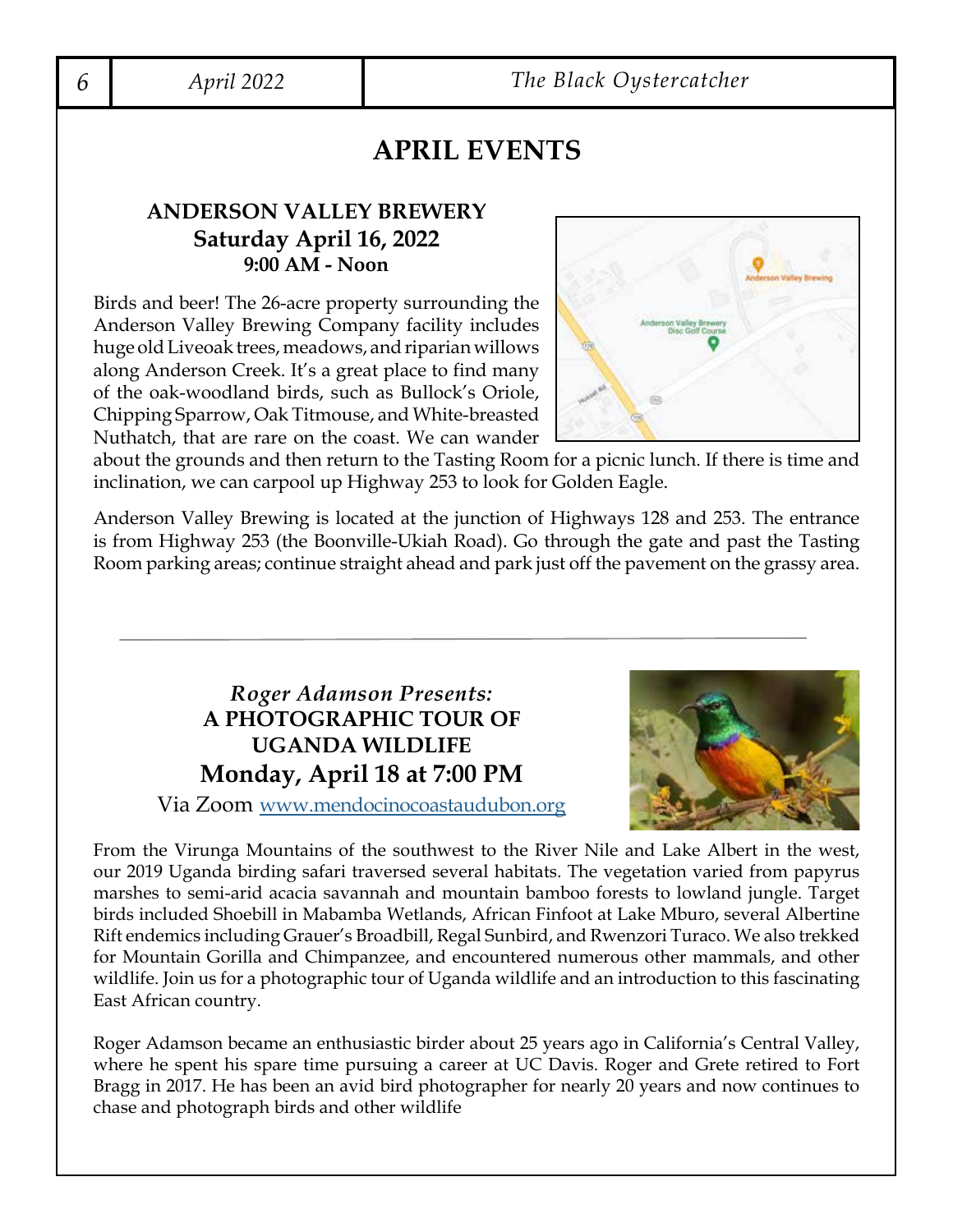# **CALENDAR**

Our field trips and birdwalks are open to anyone who is fully vaccinated against COVID-19. The Beginner's Birdwalk and the Early Birdwalk at the Gardens are continuing on the regular schedule. Our monthly Chapter presentations continue via Zoom. As always, check our website for the most up-todate information, and keep up with the postings on our Facebook page.

## **APRIL 2022**

**Saturday 2 -** *Beginner's Bird Walk\** **9:00 a.m. - Noon** Mendocino Coast Botanical Gardens, 18220 Highway 1, Fort Bragg, CA 95437

**Wednesday 13 -** *Audubon Board Meeting* **6:00 p.m. via Zoom**

**Saturday 16 -** *Field Trip - Anderson Valley Brewery* **9:00 a.m. - Noon** 17700 Boonville Rd, Boonville, CA 95415. See page 6 for more information.

**Monday 18 -** *Audubon Society Meeting* **7:00 p.m. - 9:00 p.m.** Presentation by Roger Adamson. See page 6 for more information.

**Wednesday 20 -** *Early Bird Walk\** **8:00 a.m. - Noon** Mendocino Coast Botanical Gardens, 18220 Highway 1, Fort Bragg, CA 95437

## **MAY 2022**

**Saturday 7 -** *Beginner's Bird Walk\** **9:00 a.m. - Noon** Mendocino Coast Botanical Gardens, 18220 Highway 1, Fort Bragg, CA 95437

**Wednesday 18 -** *Early Bird Walk\** **8:00 a.m. - Noon** Mendocino Coast Botanical Gardens, 18220 Highway 1, Fort Bragg, CA 95437

**\*\*Mendocino Coast Botanical Gardens** (18220 Highway 1, Fort Bragg, CA )

The following safety precautions will be required::

 - Leave 6 feet of space between you and others not in your party. If passing another visitor on a trail, please announce yourself and provide space for fellow guests to pass.

- Bring your own water and binoculars.

**For complete and current calendar, updates, and useful links, visit: [www.mendocinocoastaudubon.org](https://www.mendocinocoastaudubon.org/) [www.facebook.com/mendocinocoastaudubon](https://www.facebook.com/mendocinocoastaudubon)**